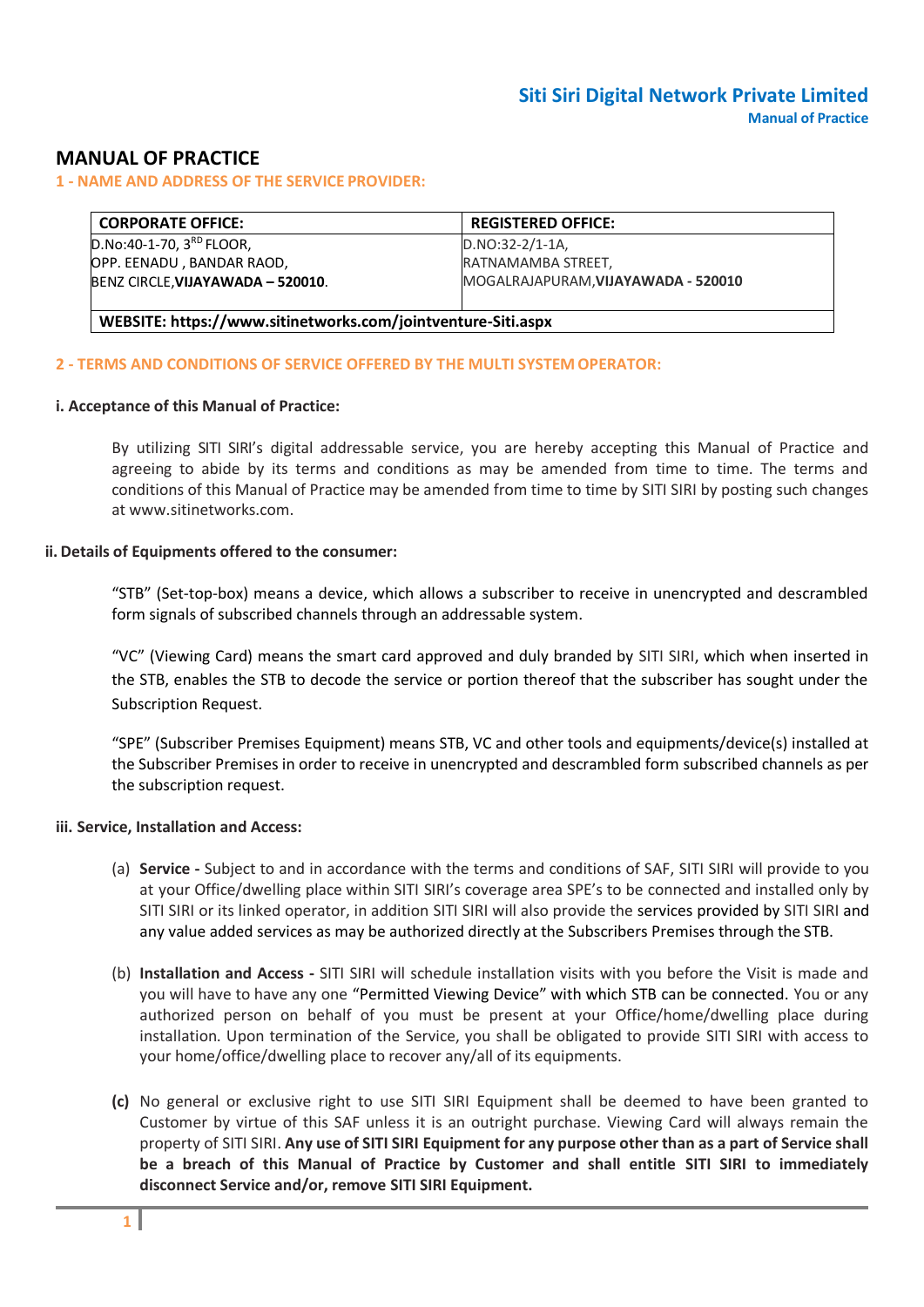### **iv. SITI SIRI Support and Maintenance of the Service in consonance with QoS standards mandated by TRAI:**

SITI SIRI will provide customer support for use of the Service solely on the SPE. Support will be available on a commercially reasonable basis via telephone, via electronic mail or at the SITI SIRI Internet Web Site.

Warranty on STBs issued under mandatory schemes of TRAI i.e. Hire Purchase and Rental schemes is three years from the date of activation of STB. However, for STBs issued under outright purchase and special promotional and subsidized schemes of Siti Cable, the warranty is for twelve months. No repair and maintenance charges shall be payable by you during the warranty period, provided STB has been used in normal working conditions and is not tampered with. Warranty shall not extend to any other equipment except STB. During the warranty period the STB will be repaired or replaced within 24 hours of receipt of your complaint. After the warranty period expires, we shall offer you an Annual Maintenance Contract (AMC) on optional basis for Rs.15/- per month. Alternative, Rs.50 per visit will be charged as visiting charges on any complaint and repair charges will be applicable as per actual as per level of fault in the STB. Further details in this behalf are available in the Terms and conditions Section.

All STBs are fully compliant with Indian Standards, set by the Bureau of Indian Standards as well as the International Standard DVB(C).

#### **v. Availability of STBs**

To avail of a STB, kindly contact the SITI SIRI Office nearest to you or your Local cable Operator. Fill up the Subscriber Application Form (SAF) with your personal details and the location where the service isto be availed at. Choose the type of service required along with the STB scheme and pay the appropriatemoney.

Be sure to carry/submit your address proof and photo identification and ensure that you enroll one mobile no. as a registered mobile number, for better communication and regular updates. Email id will also facilitate better service standards. A duplicate copy of the SAF will be issued to you as an acknowledgement copy. Kindly quote the SAF Number in all future correspondence or follow ups.

Please check our websit[e www.sitinetworks.com](http://www.siticable.com/) for the latest schemes

#### **vi. Selecting your Channels/packages**

Now that the STB is installed, you need to choose the channels that you wish to view and accordingly decide your monthly bill.

You have many choices to make here, so take your time and study what your family requirements are. You can now choose to opt for the Basic Service Tier (BST). The total number of channels that you can avail in the BST is one hundred channels including mandatory channels of Doordarshan. The BST is Free to Air Package which is available in your basic service pack (Network Capacity Fee) of Rs.130/- per month plus taxes.

You can also skip the BST and directly select any of the packages offered by SITI SIRI or choose one or more of the Pay channels in a la carte mode or as packages or a combination of both at the prices indicated in the website. All prices are exclusive of taxes.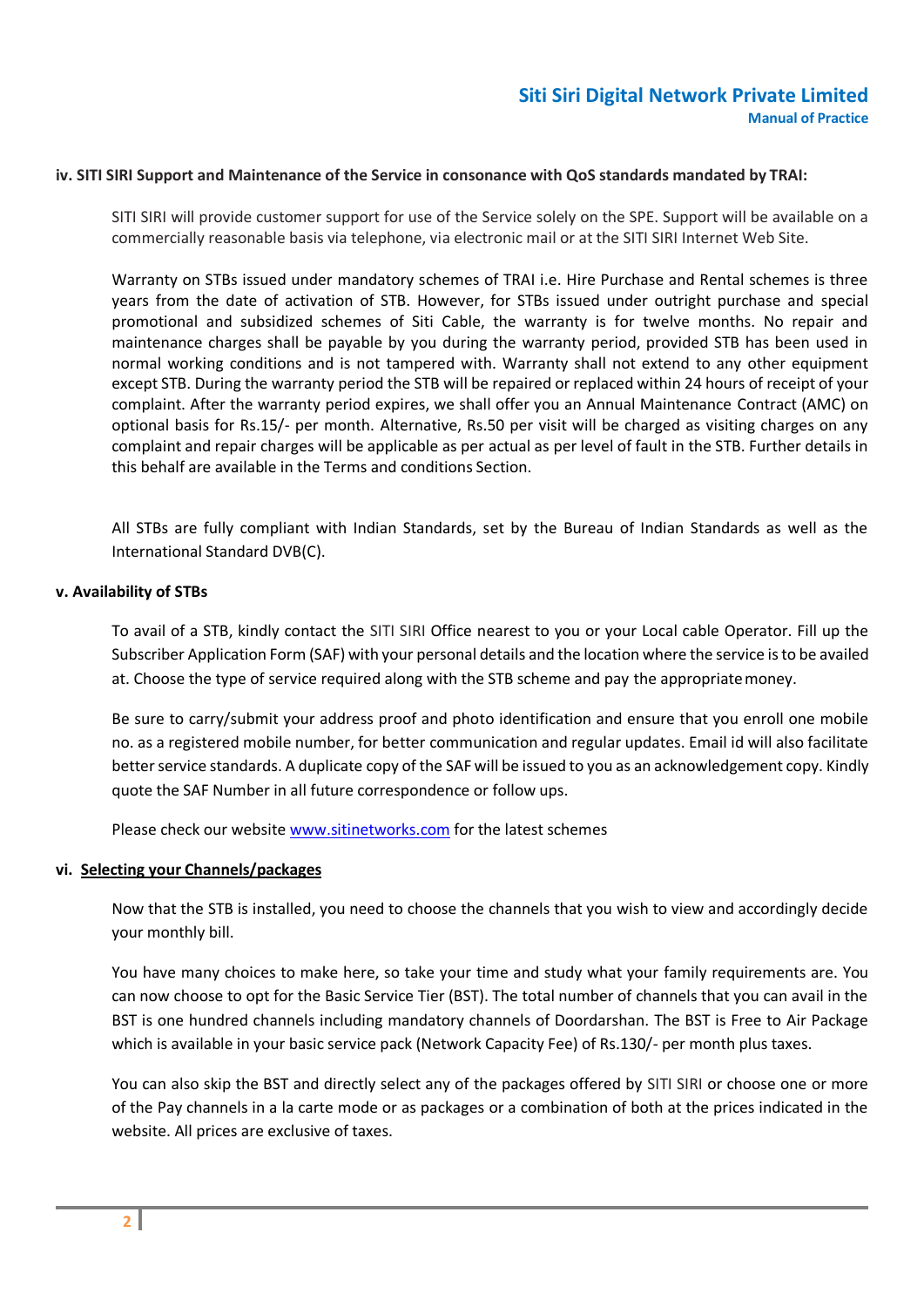SITI SIRI shall give you fifteen days prior notice (save and except in cases of natural calamities and reasons beyond our control), before we take off of the air any channel or discontinue the exhibition of any channel. The notice shall be displayed through scrolls on your TV screen.

## **vii. Your Obligations:**

- i. To make timely payment of dues within the due dates of payments mentioned in the bills
- ii. To use only such STB and apply only such VC issued for such STB, as specified by SITI SIRI, which are compatible with its network and registered in the name of the subscriber.
- iii. To take proper care of STB/VC of SITI SIRI and intimate immediately in writing to SITI SIRI, in case of loss / misplacement of VC with or without STB.
- iv. Not to use, either before or after the STB (except TV/PVD) of SITI SIRI is installed, any decoding, receiving, recording equipment(s) other than the equipment authorized and specified by SITI SIRI
- v. To keep STB/VC in good working condition, repair, replace STB from any agents or agencies authorized or nominated by SITI SIRI and not to remove or shift STB/VC from the subscribers premises, without written consent of SITI SIRI
- vi. Not to replace, sell, assign, pledge, mortgage, lend, underlet, shift, remove, exchange, modify, alter, misuse or tamper with the STB including the seal (see to prevent opening of STB) and VC. Any such act by the subscriber shall be construed as willful and criminal omission and /or commission on the part of the subscriber in addition to breach of its obligation in this agreement
- vii. To give all assistance, which SITI SIRI may be reasonably expected to receive, in connection with this SAF terms.
- viii. Not to indulge in piracy or activities, which has the effect of, or which shall result into, infringement and violation of trade mark and copyright of SITI SIRI, broadcaster, transmitter or any other person associated with such transmission
- ix. Not to distribute or redistribute signals from subscribers premises to any neighboring premises
- x. Intimate SITI SIRI within two (2) days of receipt of bill /statement of subscription charge /charges, any discrepancies in billing
- xi. Subscriber shall not be entitle or transfer or assign its obligations and liabilities mentioned herein to any other person /party under any circumstances, without prior permission of SITI SIRI
- xii. To return STB /VC to SITI SIRI, on termination of agreement by any party, in good working condition
- xiii. The SAF terms are personal to the subscriber and right of the subscriber shall not be assignable or transferable by him in favor of a third party. Any transfer or assignment effected in contravention of the expressed provision contained herein shall not absolve the subscriber of its obligation/ liabilities
- xiv. Responsible for payment of all taxes, levies or charges, penalties, damage set etc. imposed or under any statute, for the time being in force.

### **viii. Your Warranties, Representations and Indemnifications:**

- (a) **Warranties and Representations.** You warrant, and represent that: you are a major; you will use the Service only in accordance with this Manual of Practice; you will make all payments required herein, and you are a lawful resident of India or an Indian citizen.
- (b) **Indemnification:** You agree to Indemnify and hold harmless SITI SIRI (Its affiliates, subsidiaries, shareholders, officers', directors, employees, contractors, agents and representatives) (together "SITI SIRI indemnified Entitles") against any Cost, claim, liability or expense any of the SITI SIRI Indemnified Entitles Incur as a result of or arising out of.

(i) Your breach of this Manual of Practice or your warranties and representations made herein;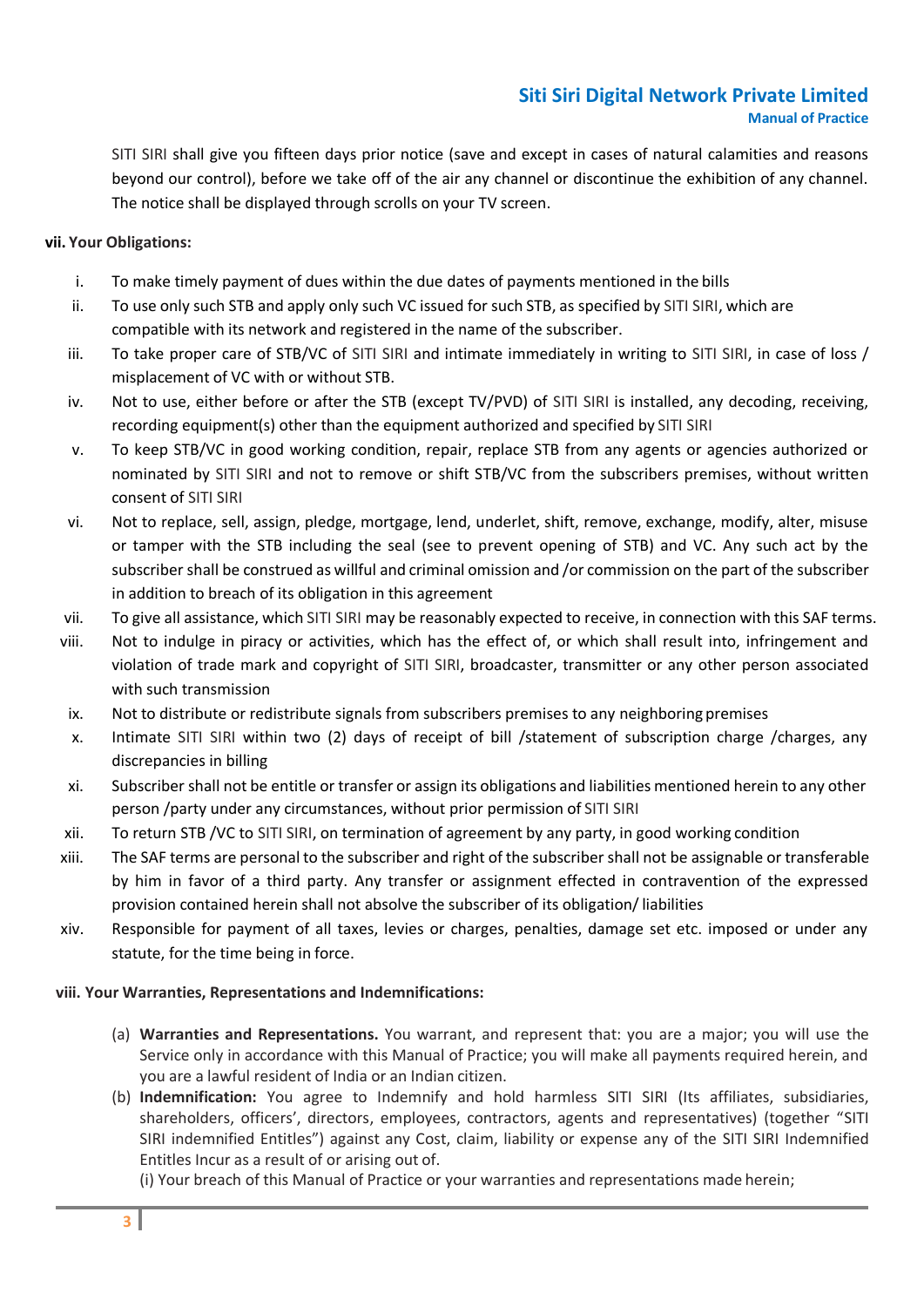- (ii) Your willful, negligent, tortuous or criminal acts or omissions;
- (iii) Any Improper use of your password, name or user name;

(iv) Your violation of any third party rights. In the event of any claim, which, if true, would be subject to Indemnification hereunder, SITI SIRI and/or the affected SITI SIRI Indemnified parties shall notify you and you shall cooperate in their defense at your sole Cost and defense. As part of your Indemnification obligations, you agree to reimburse SITI SIRI for any Costs It Incurs, Including investigation expenses, due to complaints filed regarding your activity (or activity for which you are responsible) using the Service.

### **ix. Your Privacy and Personal Information:**

We consider your privacy to be very important and we assure you that your personal details will not be shared with anyone outside except as and when desired by Government and other statutory authorities.

### **x. Disclaimers and Limitation of SITI SIRI's Liability:**

(a) YOU EXPRESSLY UNDERSTAND AND AGREE THAT THE SERVICES PROVIDED BY SITI SIRI ARE NOT GUARANTEED TO BE ERROR FREE, UNINTERRUPTED, 'SECURE OR ALWAYS AVAILABLE OR AVAILABLE WITH SUFFICIENT CAPACITY; YOU HEREBY EXPRESSLY AGREE THAT THE USE OF THE SERVICE PROVIDED BY SITI SIRI IS AT YOUR SOLE RISK. ANY AND ALL SITI SIRI SERVICES AND PRODUCTS ARE PROVIDED "AS IS AND AS AVAILABLE" WITHOUT WARRANTIES OF ANY KIND, EITHER EXPRESSED OR IMPLIED INCLUDING WITHOUT LIMITATION WARRANTIES OF TITLE, NON-INFRINGEMENT, MERCHANTABILITY OR FITNESS FOR A PARTICULAR PURPOSE, OTHER THAN WARRANTIES WHICH CANNOT LEGALLY BE EXCLUDED; SITI SIRI MAKES NO WARRANTY THAT THE SERVICE WILL WORK ON YOUR PARTICULAR PVD. SITI SIRI HAS NO RESPONSIBILITY WHATSOEVER FOR ANY THIRD PARTY CONTENT, INFORMATION, PROGRAMMES TRANSIMITTED THROUGH STB's. IN NO EVENT SITI SIRI BE LIABLE FORANY DIRECT, INDIRECT, SPECIAL, CONSEQUENTIAL, INCLUDING LOSS OF PROFITS, PUNITIVE OR EXEMPLARY DAMAGES ARISING OUT OF THIS MANUAL OF PRACTICE OR THE INSTALLATION, USE, MAINTENANCE, FAILURE, REMOVAL OR OPERATION OF THE SERVICE, SOFTWARE OR EQUIPMENT PROVIDED BY SITI SIRI, WHETHER BASED ON CONTRACT, STRICT LIABILITY OR OTHERWISE, EVEN IF SITI SIRI' HAS BEEN ADVISED OF THE POSSIBILITY OF SUCH DAMAGES.

### **xi. Contact Us:**

- (a) **Billing Information:** Questions or Concerns. If you have questions or concerns or simply would like more Information about the costs you might incur in using the Service or with your particular account, please contact us at: D.No:- 40-1-70, 3rd floor, Opp: Eenadu, Bandar Road, Benz Circle, Vijayawada – 520010, Andhra Pradesh, India
- (b) **General Information:** For general information about SITI SIRI and SITI SIRI Services and for customer service and support, please contact us on Telephone Number: 1800-123-8989 (Toll free), or visit us at [www.sitinetworks.com](http://www.siticable.com/) .

#### **xii. Jurisdiction:**

This Manual of Practice is subject to the jurisdiction of Delhi/Mumbai/Kolkata only Disputes. All disputes, controversies, or differences that may arise between the parties out to or in any manner relating to or in connection with the Service or this Manual of Practice, or the breach thereof,shall be submitted to and settled by binding arbitration such arbitration shall be conducted in accordance with the rules of the Indian Arbitration & Conciliation Act. Any arbitration proceeding shall take place Delhi/Mumbai/Kolkata, No demand for arbitration or action or any kind or nature arising out of this Manual of Practice or out of any use of the Services by Customer,shall be brought by a party more than 'one year after the date on which the cause of action first arises. The Courts in Delhi shall have jurisdiction only for the purpose of arbitration the parties hereby agree not to proceed before any other courts then that at Delhi, if more courts (Including courts at Delhi) have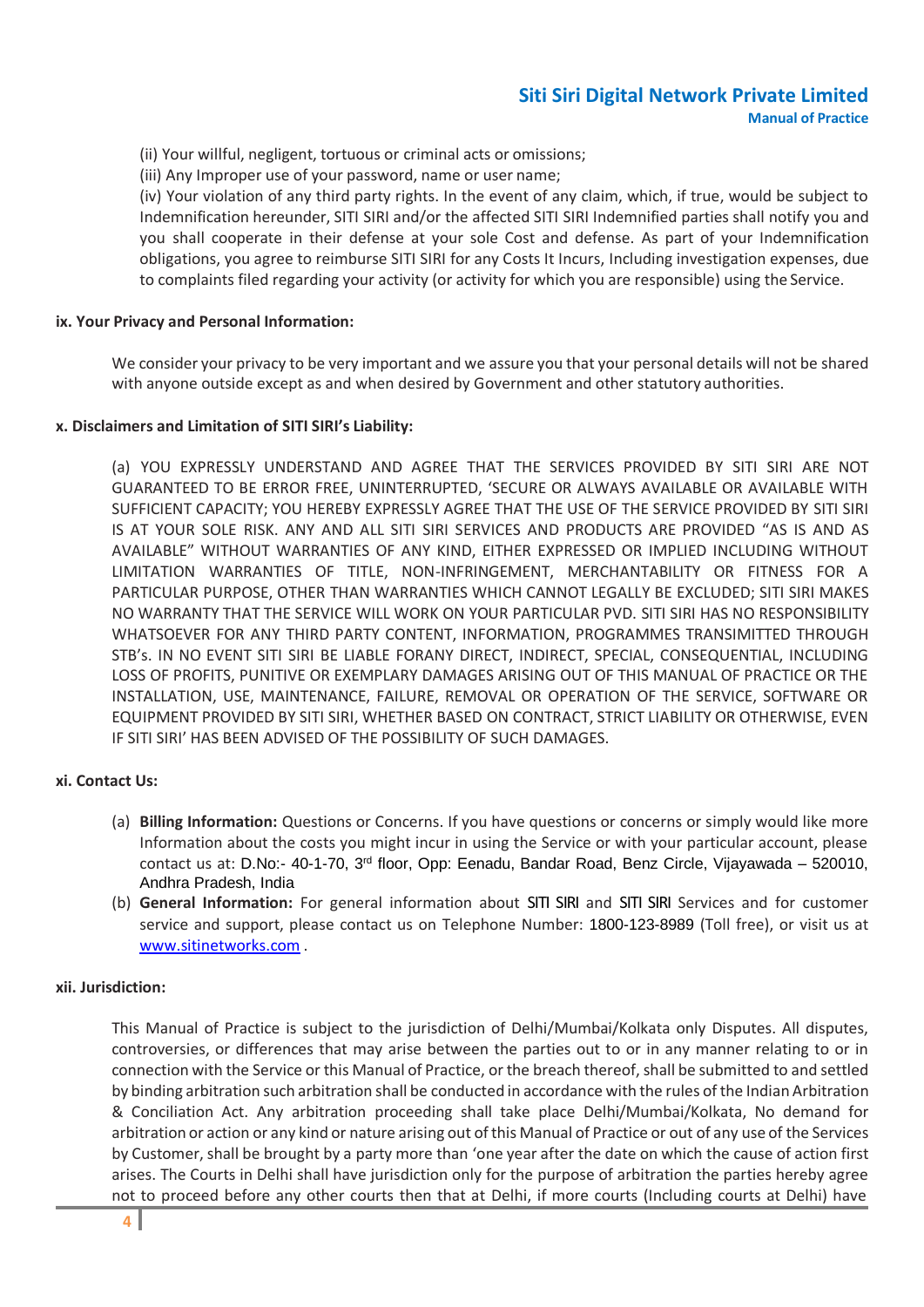jurisdiction over the dispute. You hereby agree that you will bring any such dispute singly and not in combination with claims of other individuals.

### **3 - CONTACT ADDRESS, E-MAIL, TELEPHONE NUMBER ANDFACSIMILE NUMBER OF THEAPPELLATEAUTHORITY AND TIME LIMITS FOR DISPOSAL OF APPEALS:**

If you have a complaint regarding any aspect of your service, we encourage you to first contact our Customer Service Department. Billing complaints not made within 30 (thirty) days of the billing in question may not be honored, if you are not satisfied with the manner in which your concern has been addressed after speaking with the Customer Service Department, please submit your complaint in writing to the Nodal Officer at the address listed below;

| <b>State</b>                     | <b>Name of Nodal Officer</b> | Contact<br><b>Number</b> | Email                      | <b>Communication Address</b>                                                                                             |
|----------------------------------|------------------------------|--------------------------|----------------------------|--------------------------------------------------------------------------------------------------------------------------|
| Andhra<br>Pradesh &<br>Telangana | Hanumantharao K              | 9052079555               | nodalsitikhr@q<br>mail.com | #40-1-70, 3 <sup>rd</sup> floor, Opp: Eenadu, Bandar<br>Road, Benz Circle, Vijayawada - 520010,<br>Andhrapradesh, India. |

Nodal Officer willresolve the appeal within 10 days of receipt of the appeal. Nodal Officer is Available on all working days (Monday to Saturday) 10:00am to 6:00pm

On receipt of a complaint, the same will be recorded in our system and a unique docket number will be provided to the consumer. The complaints of consumer are resolved by our customer care executives. If the complaint requires further resources, we will forward it internally for required actions. The complaint will be solved in a defined Turnaround Time (TAT). The same will be informed to the customer via suitable media.

You can track status of the Service Request number via: **Telephone:** 1800-123-8989 (Toll free) **Mail:** [siridigital2013@gmail.com](mailto:siridigital2013@gmail.com) **Visit:** https://www.sitinetworks.com/jointventure-Siti.aspx **Post:** D.No: # 40-1-70, 3rd floor, Opp: Eenadu, Bandar Road, Benz Circle, Vijayawada – 520010, Andhrapradesh, India.

The resolution of the Service Request will be communicated to you via telephone call at your registered contact number or by email. Closure of the Service Request will be communicated via suitable media, if any.

## **4- Details of provisions for consumer protection as specified in these regulations;**

(a) Disruption of broadcasting services related to television.

— In case signals of television channels to a subscriber are continuously disrupted for a period exceeding seventy two hours, we shall reduce the subscription charges of the subscriber by an amount equivalent to the proportionate distributor retail price and network capacity fee in respect of such channels for the entire period of such disruption:

Provided that the period of such disruption shall be calculated from the time the complaint is registered by the subscriber:

Provided further that nothing contained in this sub-regulation shall apply in case the disruption is caused due to natural calamities.

(b) Price protection for advance subscription payment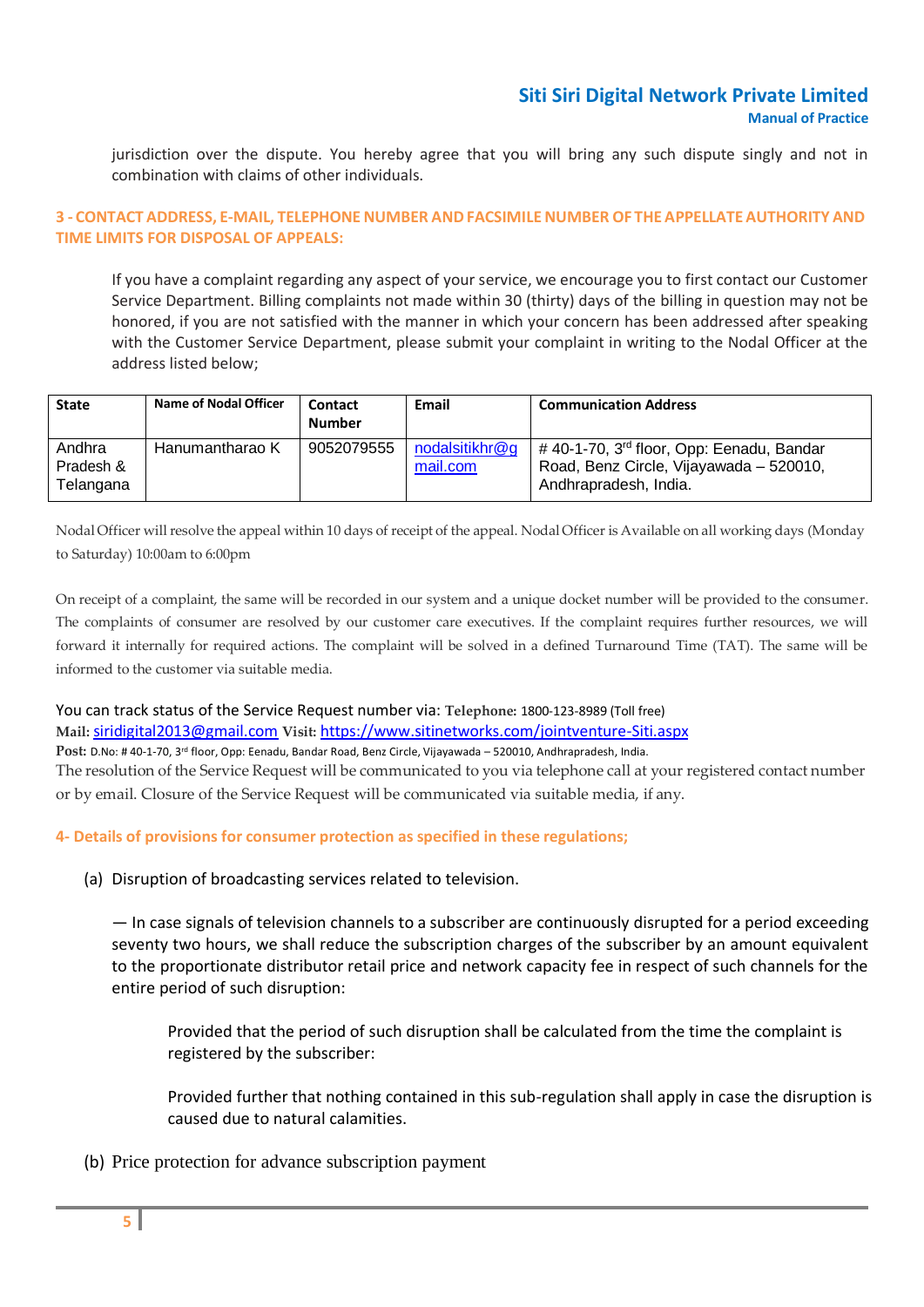—In case, the broadcasting services related to television have been availed by a subscriber with a lock-in period or the charges for subscription of broadcasting services related to television are paid in advance for a specific period by a subscriber in pursuance of any scheme offered by the distributor of television channels, the distributor shall continue to provide such services for such period to the subscriber without any increase in the price of subscription and without altering the other terms of subscription to the disadvantage of the subscriber.

(c) Temporary suspension of broadcasting services related to television on request from a subscriber.

— (1) Every distributor of television channels or its linked local cable operator, as the case may be, shall, upon receiving a request from a subscriber, temporarily suspend the broadcasting services related to television of such subscriber:

Provided that such request shall be made by such subscriber at least fifteen days prior to the date of such suspension:

Provided further that such temporary suspension shall be for a minimum period of one month and in the multiple thereof.

(2) The distributor of television channels or its linked local cable operator, as the case may be, shall not charge any amount, except the rental amount for customer premises equipment applicable if it is provided to the subscriber under rental scheme asreferred to in subregulation (8) of regulations 24, from the subscriber during the period of temporary suspension.

(3) In case broadcasting services related to television of a subscriber remain suspended continuously for a period exceeding three months, such subscriber shall not be counted as an active subscriber of the distributor of television channels and it shall be permissible for the distributor to deactivate such subscriber from subscriber management system.

(4) Every distributor of television channels or its linked local cable operator, as the case may be, shall, upon receiving a request from the subscriber, restore services within seventy two hours and may charge an amount-

(i) not exceeding rupees twenty five as restoration fee from the subscriber for restoration of services if such services have remained suspended continuously for a period not exceeding three months, or

(ii) not exceeding rupees hundred as re-activation fee from the subscriber for restoration of services if such services have remained suspended continuously for a period exceeding three months.

## (d) Disconnection of services

— (1) SITI SIRI oritslinked local cable operator, asthe case may be,shall, upon request from the subscriber, disconnect the connection of broadcasting services related to television to such subscriber from the date indicated by the subscriber in his request and refund the deposits due to the subscriber, subject to fulfillment of the terms and conditions: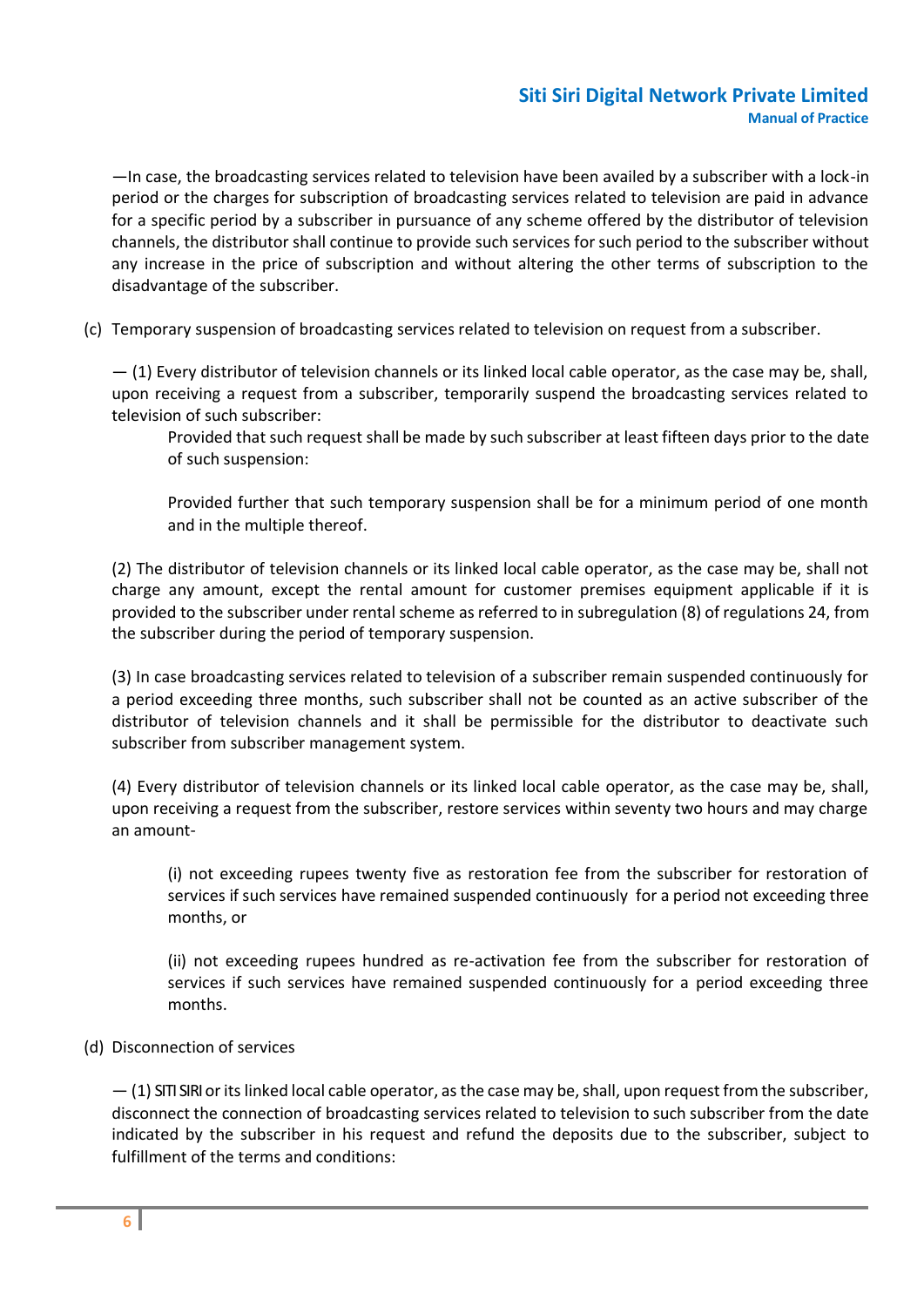Provided that the subscriber shall make such request for disconnection at least fifteen days prior to the requested date of disconnection.

(2) SITI SIRI shall give prior notice of at least fifteen days to subscriber indicating the reasons for such disconnection by running scrolls on television screen and sending Short Message Service (SMS) to the registered mobile number of the subscriber.

(e ) Terms and condition for billing and payment ;

 $-$ (1) SITI SIRI shall be offering our services on pre-paid model only.

(2) SITI SIRI or its linked local cable operator, as the case may be, shall, in case of pre-paid payments, acknowledge such payments to the subscriber and ensure that the subscriber management system is updated accordingly.

(3) The billing cycle for pre-paid payment option shall be thirty days from the date of activation of services.

(4) SITI SIRI shall, on its website, maintain the records of billing and payment of subscribers, for preceding six months and provide log-in access to the subscribers to their accounts and such records of subscriber shall contain itemized usage details of, -

- (a) network capacity fee,
- (b) rental charges for customer premises equipment, if any,
- (c) charges for pay channels and bouquets of pay channels subscribed by subscriber during the period of billing cycle,
- (d) taxes in conformity with applicable laws.

(5) SITI SIRI shall temporarily suspend the services of a prepaid subscriber in case of non availability of balance amount in his prepaid account:

Provided that in case the services of the subscriber remain suspended continuously for a period of three months, such subscriber shall be deactivated from subscriber management system:

Provided further that upon the recharge of balance amount in subscriber's account, SITI SIRI may charge an amount not exceeding rupees hundred as re-activation fee from the subscriber for restoration of services if such services have remained suspended continuously for a period exceeding three months.

### **5- Procedure and benchmark for complaint redressal:**

SITI SIRI has established a customer care Centre for addressing the service requests and complaints of its subscribers with following features;

- (a) Toll free "customer care number" 1800 123 8989
- (b) The services are accessible between 08:00 hrs and 22:00 hrs on all days of theweek,
- (c) provide services in the regional language of the service area in addition to Hindi and English,